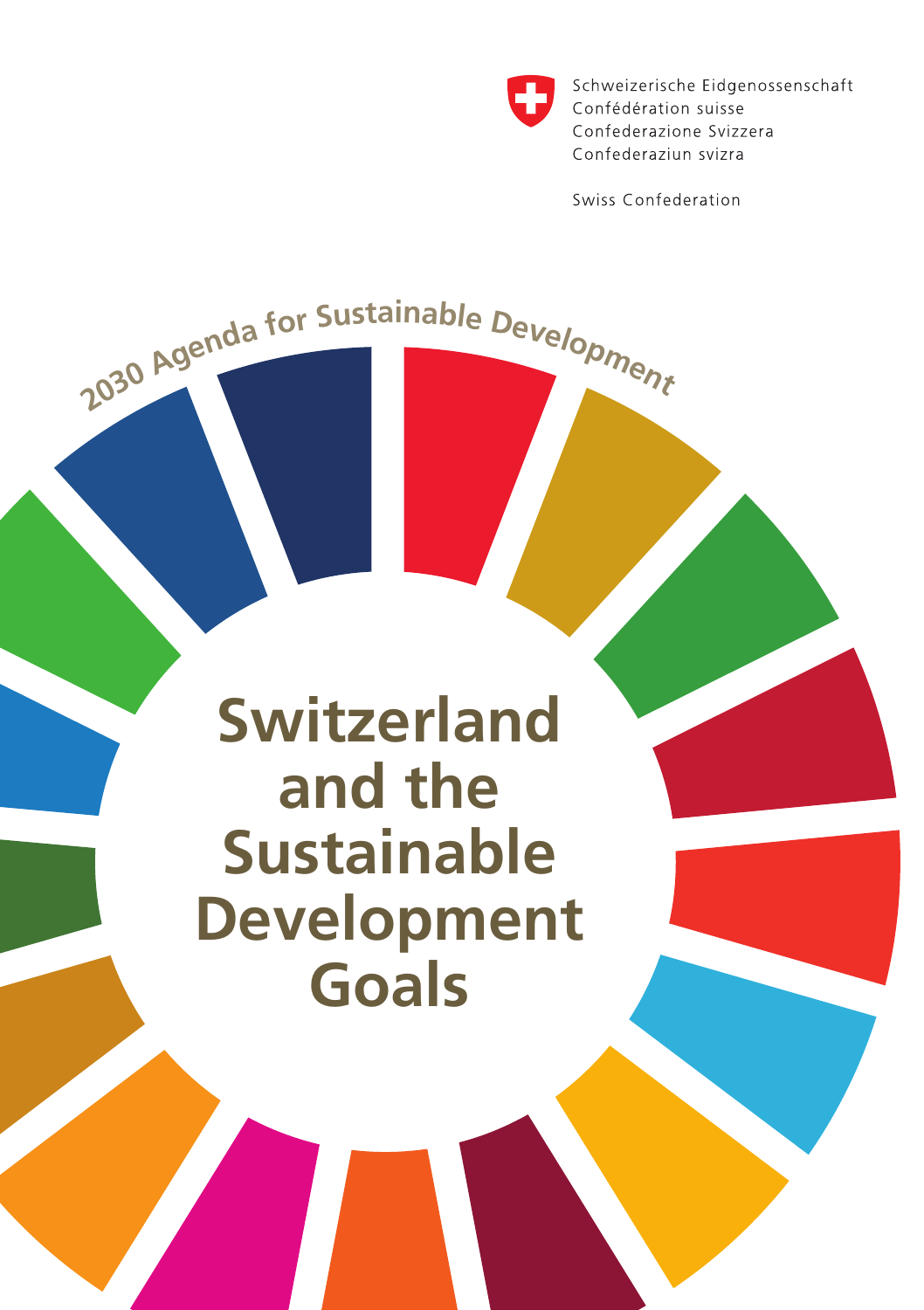Mankind faces enormous challenges – migration, climate change, environmental degradation, poverty and hunger, to name but a few. In our globalised world, these problems cannot be solved by individual states. The international community has therefore established a framework to promote common solutions: the 2030 Agenda for Sustainable Development. Central to this international agreement are the 17 Sustainable Development Goals setting out social, economic and environmental milestones to be reached worldwide by 2030. They apply to all countries, including Switzerland.



Over 800 million people live in extreme poverty. The Agenda for Sustainable Development aims to completely eradicate extreme poverty.



All people should have access to good-quality healthcare and medicines, including financial risk protection.



The aim of the 2030 Agenda is to end hunger and all forms of malnutrition around the world within the next 15 years.



All children, adolescents and adults – especially the poor and disadvantaged – should have access to high-quality education and training.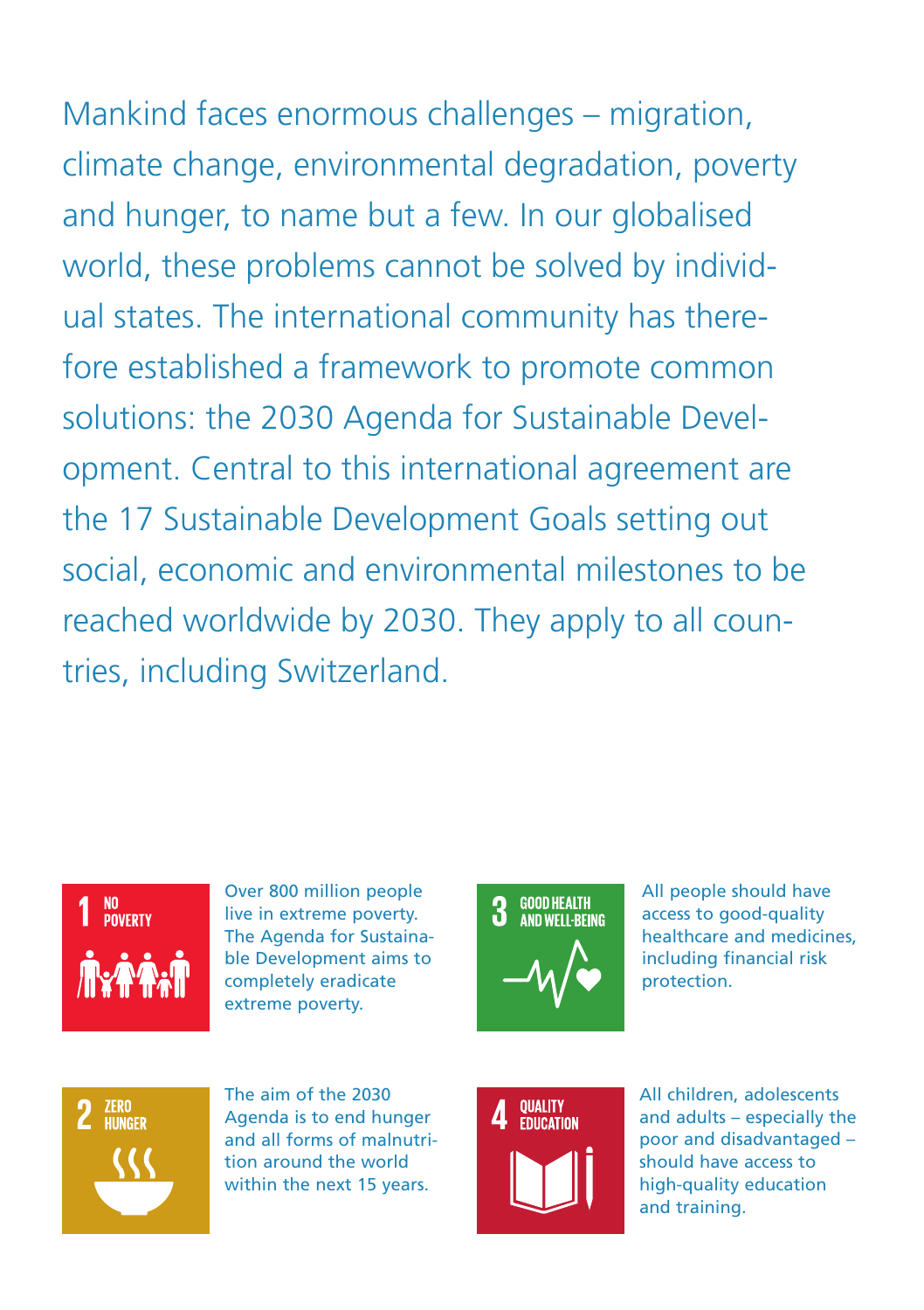### **WHAT IS IT ABOUT?**

The 2030 Agenda for Sustainable Development was adopted by all 193 UN member states in 2015. The agreement marks a significant step in global cooperation and since 2016 has been the main frame of reference for national and international efforts to solve global challenges.

Central to the international agreement are the 17 Sustainable Development Goals (SDGs), which set out a vision of sustainable development combining social, economic and environmental aspects. While the SDGs are framed in general terms, there are also 169 specific targets to be achieved worldwide by 2030.

Switzerland was strongly committed to the development of the 2030 Agenda and helped to determine its content. It was actively involved in drafting the SDGs and developing the mechanism to follow up and review progress. To this end it engaged in a broad dialogue with representatives from business, academia, civil society, politics, administration and the public.

The 2030 Agenda for Sustainable Development is universally applicable. By adopting it, all states have agreed to work together to achieve the SDGs by 2030, with each country making a reasonable contribution to their implementation at national and international level.

The UN estimates that a global investment of USD 5–7 trillion per year is needed to realise the SDGs. Such a sum can only be mobilised if public and private donors coordinate their efforts in areas such as climate-friendly technologies.



*"Responsible corporate governance creates win-win situations for society and business. The SDGs act as a useful compass in this respect."* **Monika Rühl, Chair of the Board of** 

**Management, economiesuisse**



Equal opportunities for men and women in economic life, the elimination of violence and equal participation at all levels.



Ensure sustainable management of water and sanitation for all. Protecting and restoring water-related ecosystems.



Ensure universal access to affordable, reliable and modern energy services. Expand renewable energy and improve energy efficiency.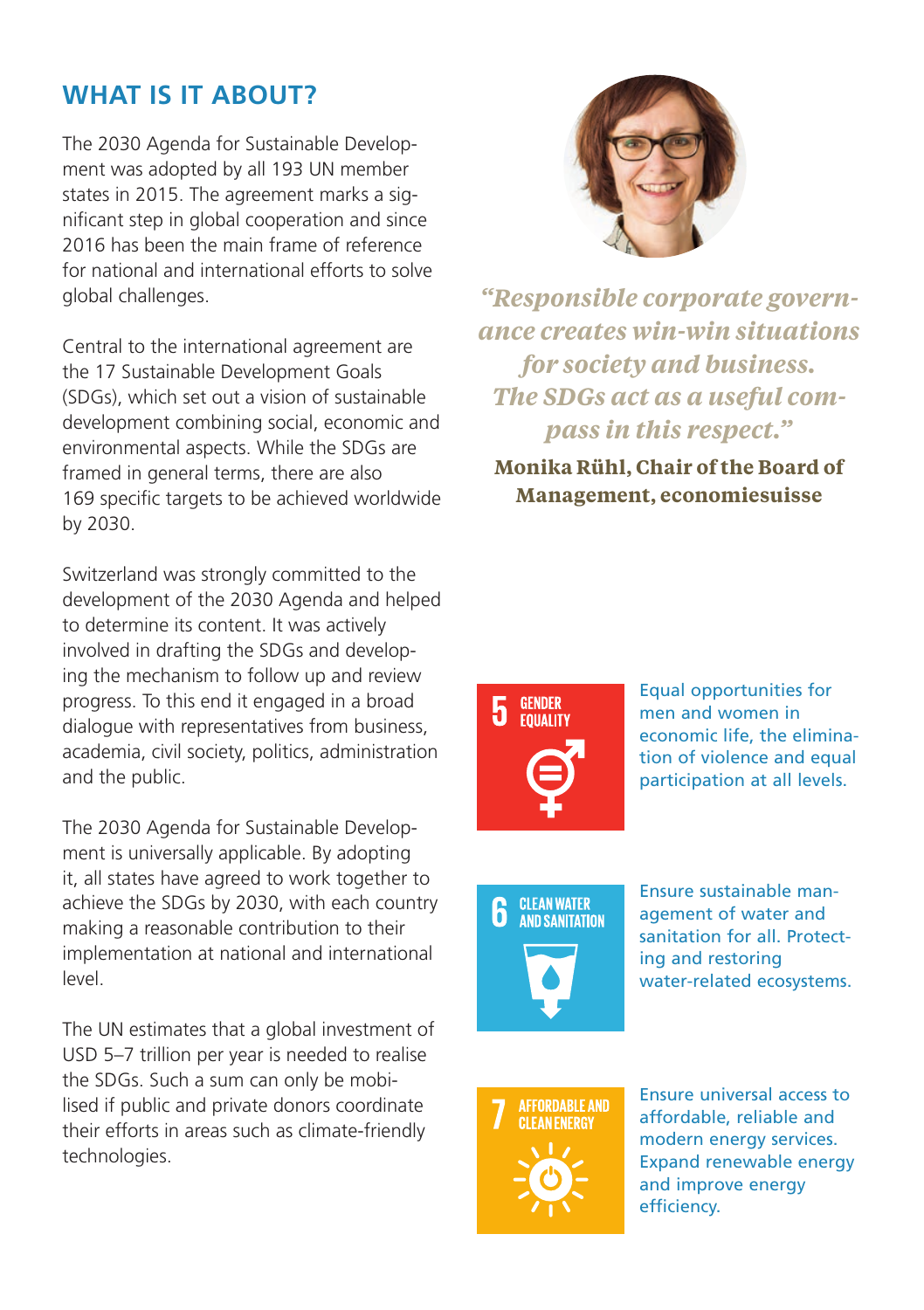## **SWISS IMPLEMENTATION**

The Federal Council is working both domestically and internationally to achieve the goals of the 2030 Agenda. It seeks to do so in partnership with the cantons, communes, business, civil society and academia. In practice, this means taking steps to reduce  $CO<sub>2</sub>$ emissions, promote gender equality and close material cycles, for example. However, it is also about creating conditions in which public and private investment can effectively foster sustainable development.

In addition to its efforts at home, Switzerland is also working to implement the 2030 Agenda through its foreign policy and development cooperation, for example by providing financial and human resources to support poorer countries.



*"Are our business models fit for the challenges of the future? The SDGs are the benchmark by which governments, businesses and civil society organisations must measure themselves."*

> **Thomas Vellacott, CEO, WWF Switzerland**



Promote inclusive and sustainable economic growth, full employment and decent work. Decouple economic growth from environmental degradation.



Increase the income of the underprivileged. Achieve empowerment and social, economic and political inclusion for all.



Build resilient infrastructure, promote sustainable industrialisation and foster innovation. Create clean technologies and industrial processes.



Reduce the adverse environmental impact of cities, particularly in terms of air quality and waste. Promote more inclusive and sustainable forms of urbanisation.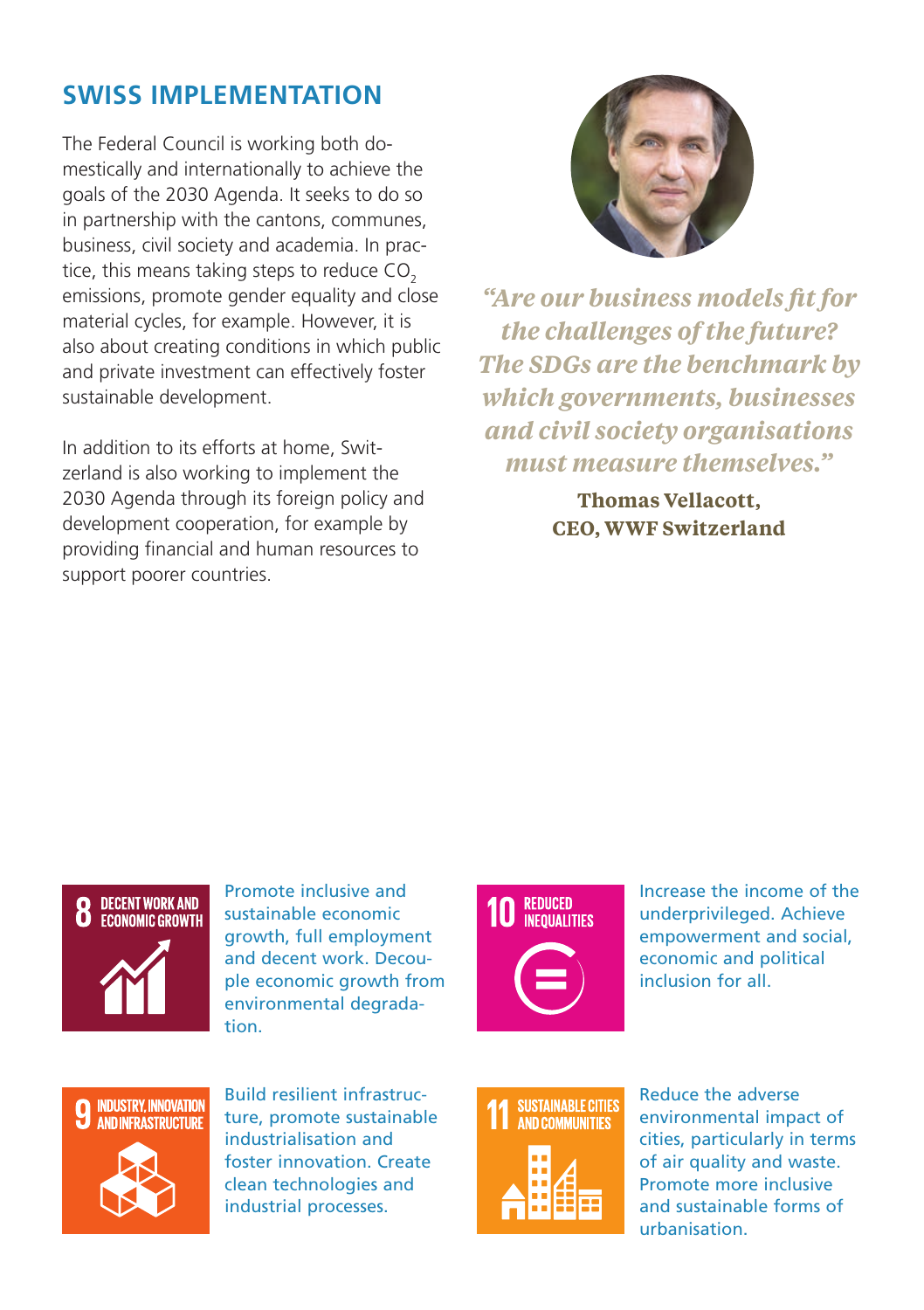## **REPORTING OBLIGATION**

As part of an international review mechanism, states must report to the UN on their progress in implementing the SDGs. These country reports also allow governments to keep their citizens and parliaments up to date. Switzerland plans to adopt a four-year reporting cycle, with its first country report scheduled for summer 2018.

In future, Switzerland will be aligning its sustainable development policy with the SDGs. From now on, therefore, the country report will also form the basis for the Sustainable Development Strategy. The Federal Council revises this strategy every four years, with the next revision due in early 2020.



*"With the SDGs, the international community has recognised the role of the private sector in creating shared value – entrepreneurial solutions to tackle societal challenges."*

**Christian Frutiger, Global Head of Public Affairs, Nestlé SA**



Strengthen sustainable consumption and production patterns. Ensure environmentally sound management of chemicals and waste. More recycling and less waste.



Protect, restore and promote sustainable use of terrestrial ecosystems. Combat erosion and desertification. Halt the loss of biodiversity.



Countries should incorporate climate protection measures in their national policies and assist each other in responding to the challenges at hand.



Promote peaceful societies, provide access to justice for all and build effective and inclusive institutions at all levels.



Conserve and sustainably use the oceans and seas. Significantly reduce all kinds of marine pollution and minimise ocean acidification.



Active participation in the global partnership for sustainable development. Allocate 0.7% of gross national income to development cooperation.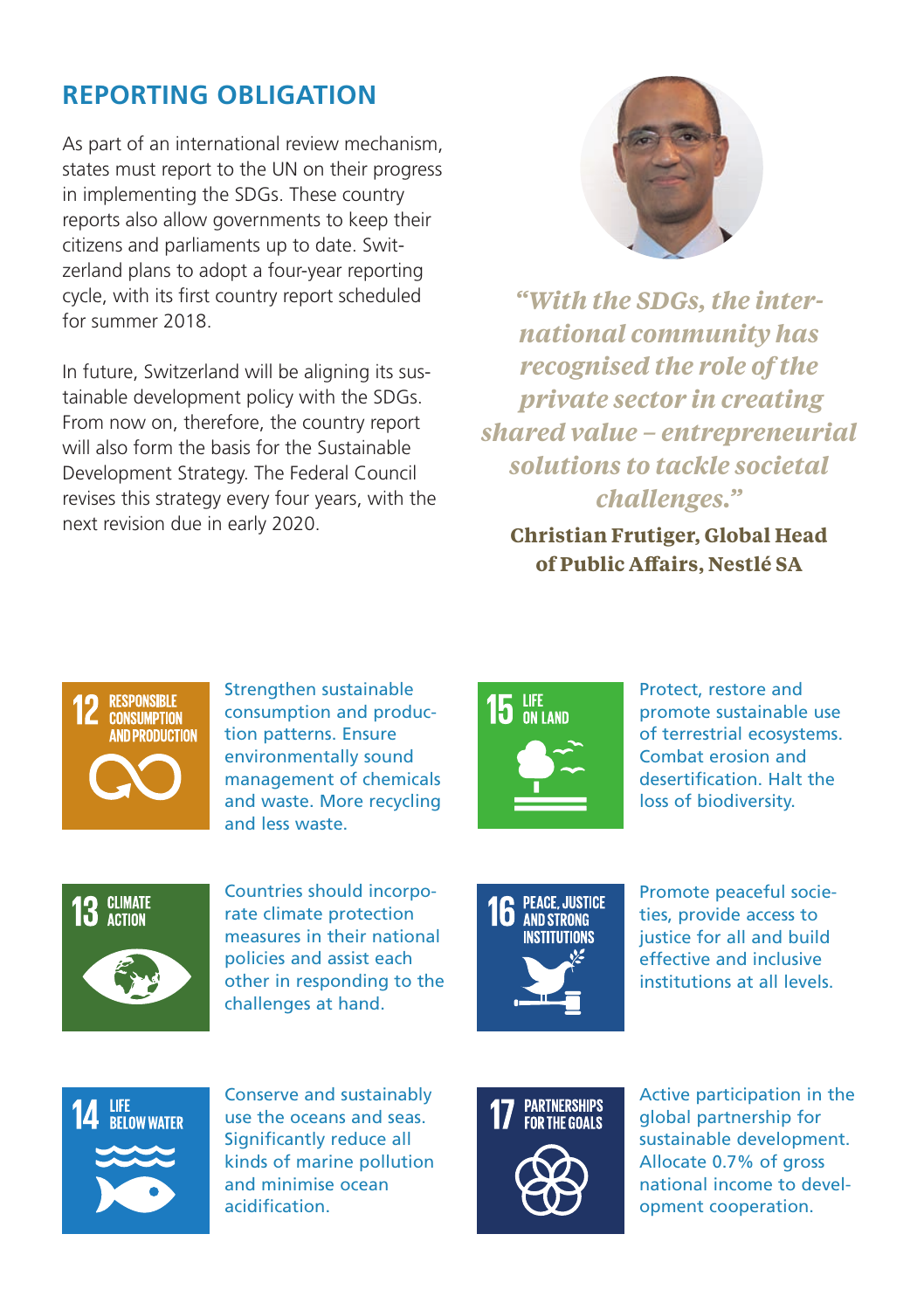### **THE FIRST STEPS**

The Federal Council has decided to oversee implementation of the 2030 Agenda. The process is being led by the Federal Office for Spatial Development (ARE) and the Swiss Agency for Development and Cooperation (SDC). The first steps will be taken by spring 2018 and are being coordinated by an interdepartmental working group:

• An in-depth review will ascertain the current status of 2030 Agenda implementation, both nationally and internationally. The survey will clarify where most action is needed to achieve the SDGs. It will also identify opportunities for Switzerland arising from the 2030 Agenda.

• With a view to implementing the 2030 Agenda, institutional arrangements will be put in place to ensure that work is managed efficiently at federal level. Synergies in the coordination between national and international processes will be further harnessed and duplication of efforts avoided.



*"The SDGs combine social, environmental and economic development into a single whole – in the global South as well as here at home."*

> **Mark Herkenrath, Director of Alliance Sud**

• The federal government will expand its sustainable development monitoring system (MONET) to enable continuous monitoring of progress towards the goals.

The results of this work will form the basis of Switzerland's first country report to the UN in 2018.

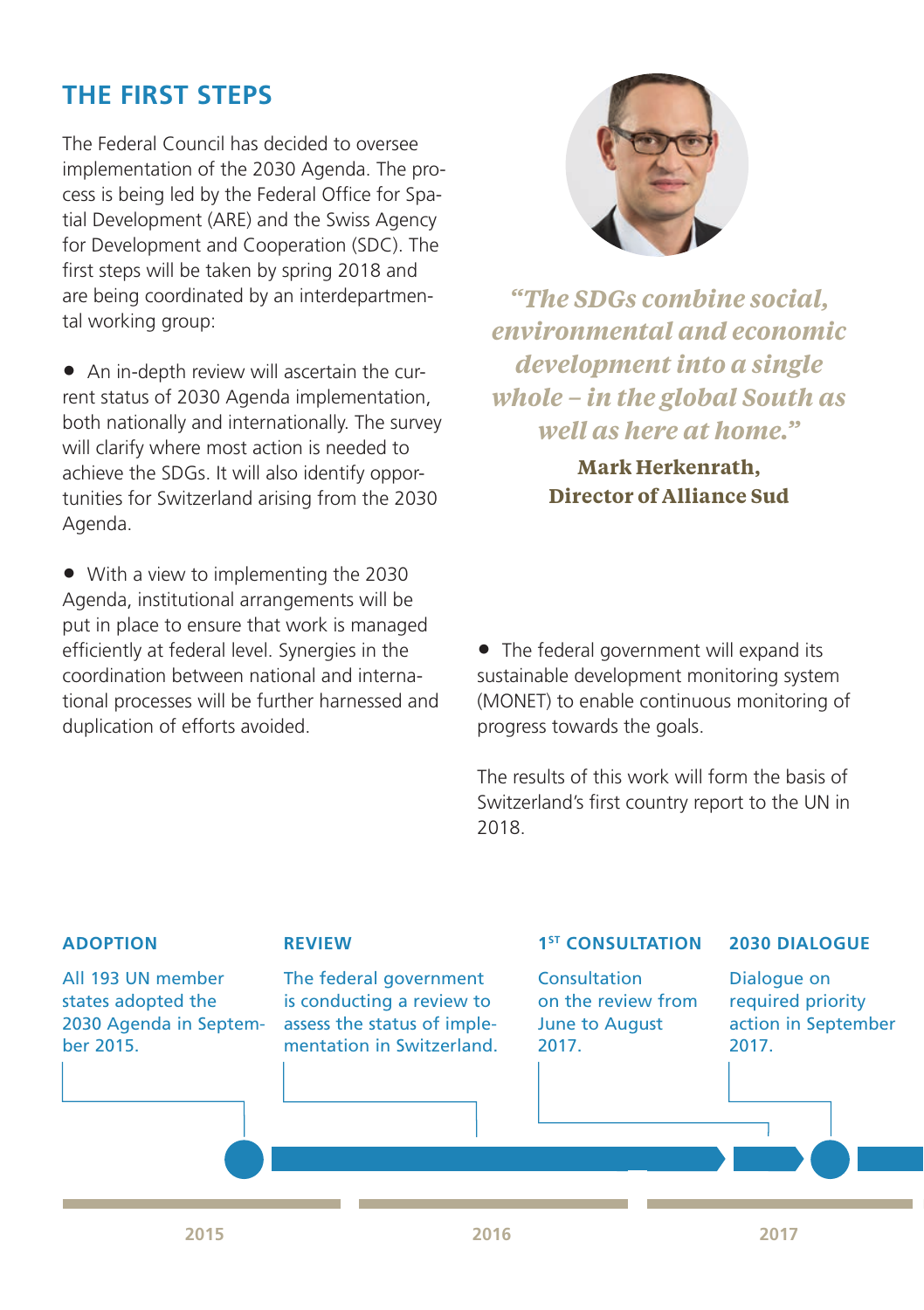

*"All actors have the opportunity to align their activities with the SDGs, highlight the social importance of what they do and work together."*

#### **Regina Ammann, Head Public Policy Switzerland, Syngenta**

#### **LINKS**

[More information about the 2030 Agenda:](http://www.agenda2030.admin.ch)  [www.agenda2030.admin.ch](http://www.agenda2030.admin.ch)

[Information about the 2030 Dialogue:](http://www.agenda2030.admin.ch/2030dialogue) [www.agenda2030.admin.ch/2030dialogue](http://www.agenda2030.admin.ch/2030dialogue)

[Monitoring of sustainable development:](http://www.monet.admin.ch)  [www.monet.admin.ch](http://www.monet.admin.ch)

#### **COOPERATION**

Switzerland has a long tradition of cooperation between state and non-state actors. The federal government wants to consolidate this established partnership for the implementation of the 2030 Agenda:

• It plans to strengthen institutional cooperation on sustainable development by means of specialised sustainability offices and delegates at cantonal level.

• To ensure effective cooperation with nonstate actors, it has set up a support group to clarify the procedures and purpose of the cooperation and coordinate activities. The support group consists of representatives from business, civil society and academia.

• Products created by the federal government in connection with the 2030 Agenda implementation will undergo a broad consultation to ensure that they take account of the interests of non-governmental stakeholders. These products include:

» the review into the status of 2030 Agenda implementation,